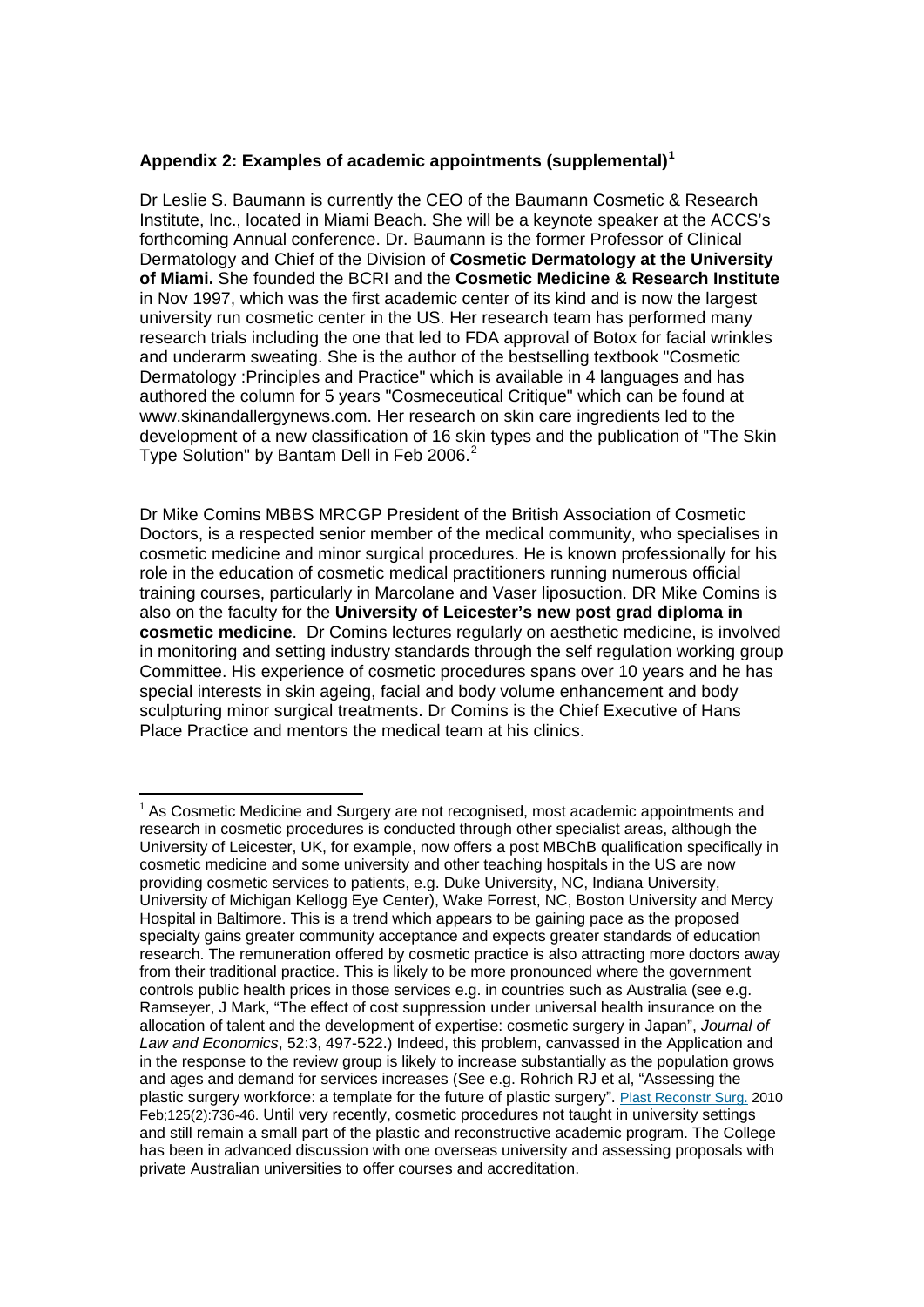Dr Claire P. Mansur is the Medical Director of the **Boston University Center for Cosmetic and Laser Surgery**, practicing both general dermatology and cosmetic and laser surgery. Dr. Mansur received her medical degree from the University of Minnesota. She subsequently trained at the University of Massachusetts (internal medicine), University of North Carolina (Dermatology), and did research fellowships with Dr. Barbara Gilchrest at Tufts University and Dr. Sheldon Earp at University of North Carolina. She is boarded in Internal Medicine and Dermatology. She subsequently joined the faculty at Tufts New England Medical Center where she practiced general dermatology and did research in the molecular biology of human papillomavirus. She is also the author of several scientific papers and book chapters. From 2002-2005 she served as the interim chair of the Department of Dermatology at New England Medical Center.

Dr Barbara Gilchrest is Professor and Chair of the Department of Dermatology at Boston University School of Medicine and Boston Medical Center (BMC). She is also the founding Director of the BMC Laser Center. Dr. Gilchrest received her medical degree from Harvard Medical School and completed Residencies in Internal Medicine and Dermatology at Harvard-affiliated hospitals. She is Board Certified in Internal Medicine and Dermatology. Prior to her appointment as Chair of the Department of Dermatology, Dr. Gilchrest held academic appointments at Harvard Medical School and Tufts University School of Medicine. Dr. Gilchrest has clinical and laboratory-based research interests in skin aging and pigmentation and has published extensively based on her pioneering work in these fields. She is cited in the book, 100 Best Doctors in America. She sees patients at the *Boston University Center for Cosmetic and Laser Surgery***. [3](#page-1-0)**

Dr Niels C. Krejci is the Director of Cosmetic and Laser Surgery at Boston University and Chief Cosmetic Surgeon at the Boston University Center for Cosmetic and Laser Surgery. Dr. Krejci was born in Germany and received his M.D.-degree from the University of Munich. He subsequently trained at the University of California at San Diego (General Surgery), Boston University & Tufts University (Dermatology and Mohs Micrographic Surgery) with research fellowships at Yale University (Plastic Surgery) and Stanford University (Dermatology). Before joining Boston University he was director of Cosmetic Surgery at the department of Dermatology at the New England Medical Center. In addition to standard cosmetic procedures, Dr Krejci performs liposuction, and lipotransfer to shape both face and body. For resurfacing he uses a combination of the CO2 and Erbium lasers as well as chemical peels. Dr. Krejci has lectured in both the US and Europe and is author of several scientific papers and book chapters.

Dr Emily P. Tierney is an Assistant Professor of Dermatology at Boston University and is currently the Assistant Director of Surgical Training at Boston University School of Medicine. Dr. Tierney received her medical degree at Stanford University. She subsequently trained at Tufts University (Internal Medicine) and Henry Ford

<span id="page-1-0"></span><sup>3</sup> The College notes with some sense of irony that a well trained Dermatologist may offer cosmetic surgery services in the United States at a prestigious university. But the same doctor in Queensland may face prosecution for holding themselves out as a surgeon. Indeed, Queensland Heath has criminally prosecuted at lease one cosmetic surgeon (because cosmetic surgery is not AMC recognised) who had an otherwise unblemished record. While another, plastic surgeon, whose standard of care raised serious concerns, shifted jurisdictions. See e.g. "Cosmetic Entrepreneurial Medicine, Queensland Medical Board Perspective", Slater & Gordon Medical Law Forum 2008, Erin Finn, Director, Professional Standards Unit, Office of the Medical Board

<sup>(</sup>Queensland)[:http://www.slatergordon.com.au/docs/MedicalNegligence/Ms%20Erin%20Finn%20Slate](http://www.slatergordon.com.au/docs/MedicalNegligence/Ms%20Erin%20Finn%20Slater%20Gordon%20LAW%20FORUM.pdf) [r%20Gordon%20LAW%20FORUM.pdf](http://www.slatergordon.com.au/docs/MedicalNegligence/Ms%20Erin%20Finn%20Slater%20Gordon%20LAW%20FORUM.pdf)